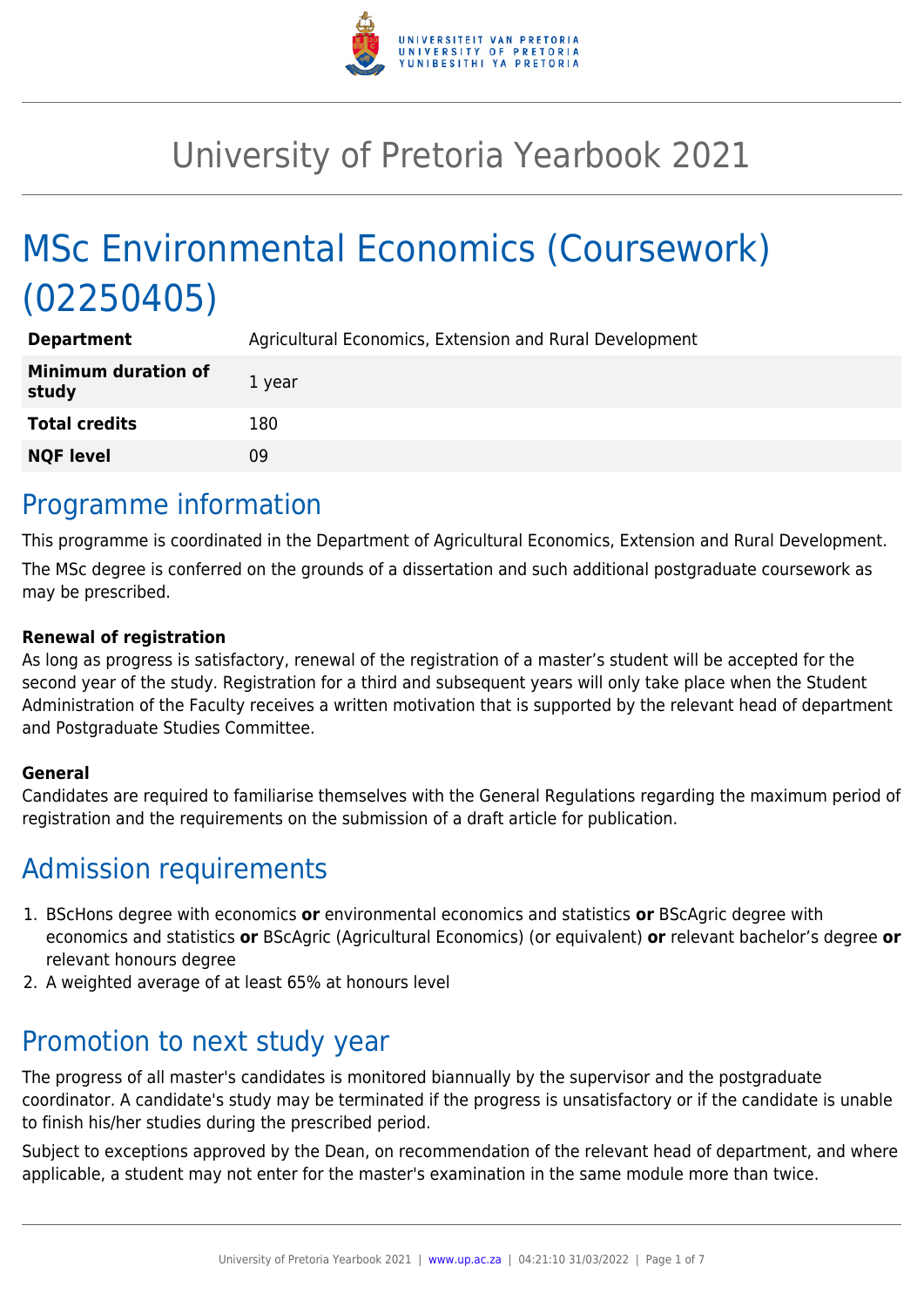

## Pass with distinction

The MSc degree is conferred with distinction to candidates who obtain a final average mark of at least 75% and a mark of at least 75% for the dissertation/mini-dissertation from each of the members of the examination panel. Where a member of the examination panel awards a mark of less than 75% for the dissertation/mini-dissertation, that member of the examination panel must offer, in writing, support for his/her decision, or indicate in writing that he/she supports the examination committee's decision to confer the degree with distinction.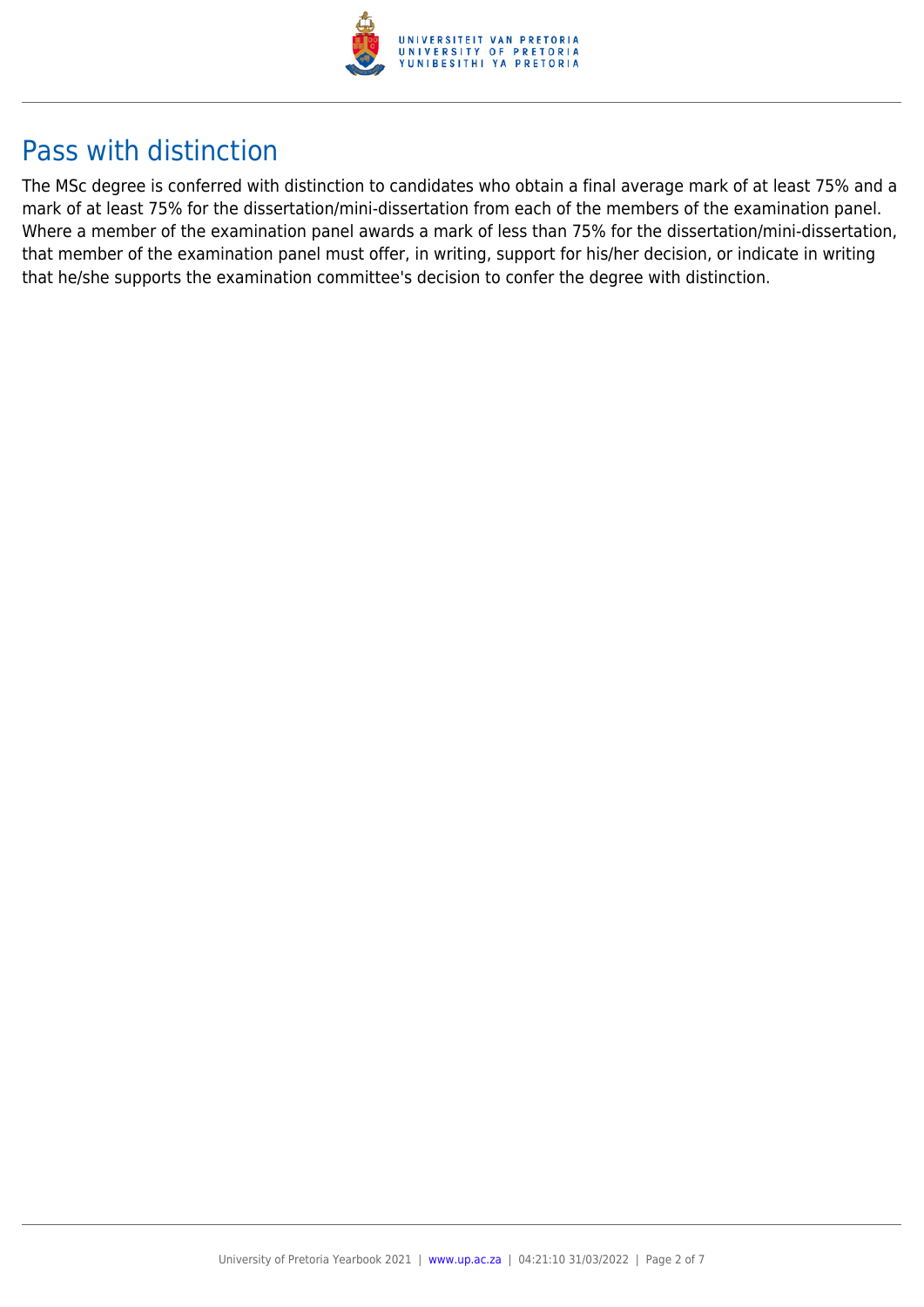

## Curriculum: Final year

#### **Minimum credits: 180**

Core credits: 135 Elective credits: 45 Please note that LEK 880 may not be offered each year. Please consult the Department.

### **Core modules**

#### **Applied econometrics 810 (LEK 810)**

| <b>Module credits</b>         | 15.00                                             |
|-------------------------------|---------------------------------------------------|
| <b>NQF Level</b>              | 09                                                |
| <b>Prerequisites</b>          | No prerequisite.                                  |
| <b>Contact time</b>           | 1 lecture per week, 1 practical per week          |
| <b>Language of tuition</b>    | Module is presented in English                    |
| <b>Department</b>             | Agricultural Economics Extension and Rural Develo |
| <b>Period of presentation</b> | Semester 1 or Semester 2                          |

#### **Module content**

Econometrics. Linear regression: assumptions of the linear regression model, OLS estimators and properties, hypothesis testing (single and multiple restrictions), forecasting, dummy variables. Violations of the linear model assumptions: multi-colinearity, heteroscedasticity, serial correlation and distributed lag models, (GLS estimators). Advanced topics: Quantitative response models (logit, tobit and probit analysis) co-integration, instrumental variables and 2-stage least squares.

#### **Applied micro-economics 815 (LEK 815)**

| <b>Module credits</b>         | 15.00                                             |
|-------------------------------|---------------------------------------------------|
| <b>NQF Level</b>              | 09                                                |
| <b>Prerequisites</b>          | No prerequisites.                                 |
| <b>Contact time</b>           | 1 practical per week, 2 lectures per week         |
| <b>Language of tuition</b>    | Module is presented in English                    |
| <b>Department</b>             | Agricultural Economics Extension and Rural Develo |
| <b>Period of presentation</b> | Semester 1                                        |

#### **Module content**

Economic models and empirical applications in food demand and agricultural production, welfare economics, risk analysis, and industrial organisation as it relates to the agricultural and food industry.

#### **Environmental valuation and policy 826 (LEK 826)**

| <b>Module credits</b> |  |
|-----------------------|--|
|-----------------------|--|

**Module credits** 15.00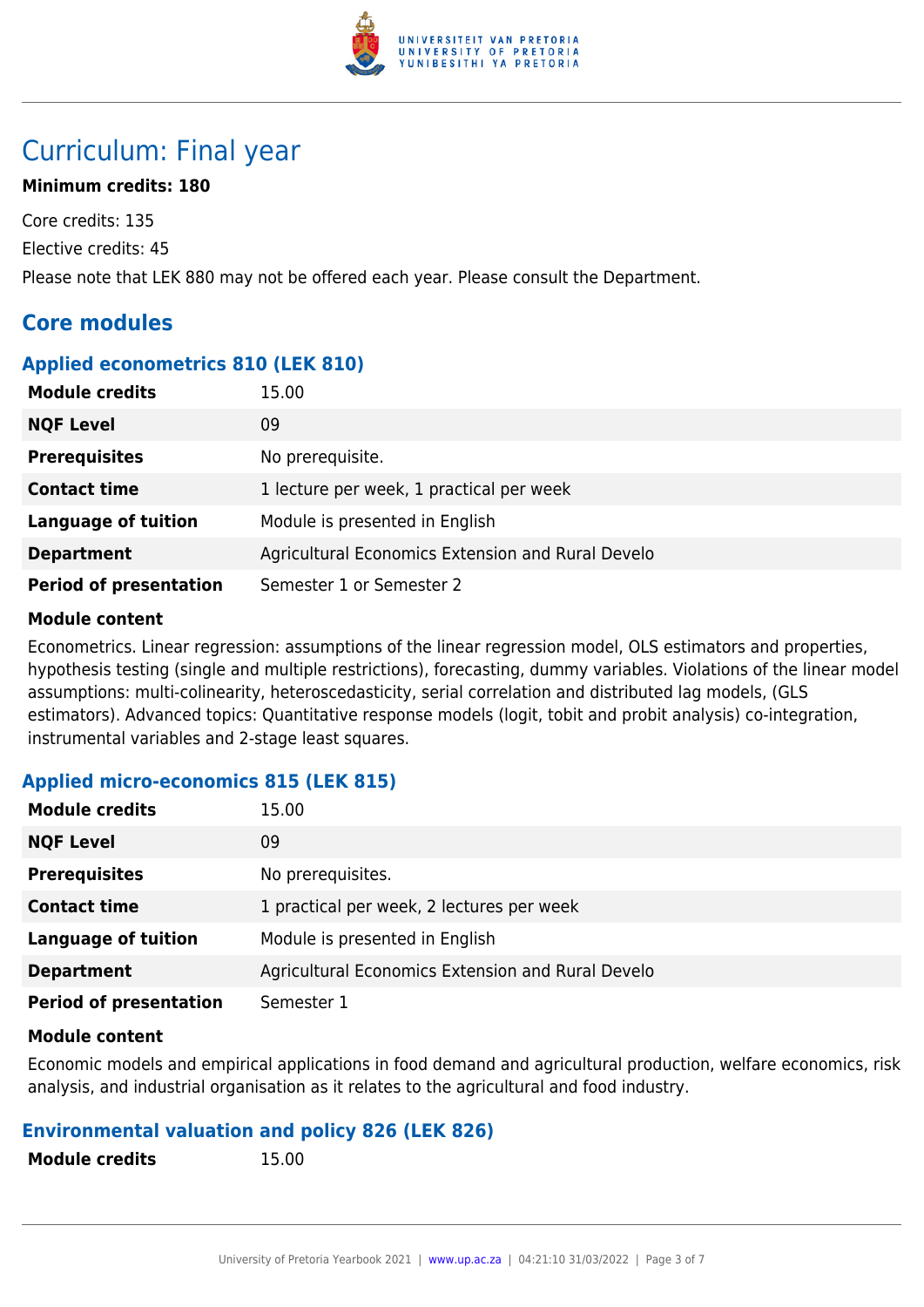

| <b>NQF Level</b>              | 09                                                 |
|-------------------------------|----------------------------------------------------|
| <b>Service modules</b>        | <b>Faculty of Economic and Management Sciences</b> |
| <b>Prerequisites</b>          | No prerequisites.                                  |
| <b>Contact time</b>           | 1 lecture per week                                 |
| <b>Language of tuition</b>    | Module is presented in English                     |
| <b>Department</b>             | Agricultural Economics Extension and Rural Develo  |
| <b>Period of presentation</b> | Semester 2                                         |

Environmental valuation and policy. This module will review the basic principles of microeconomic theory needed for understanding and analysis of environmental problems, introduce market and non-market techniques of valuation of natural resources and environmental services (hedonic pricing, contingent valuation, transport cost, willingness-to-pay, cost-based techniques, etc.), public goods and environmental externalities, property rights regimes and selection of appropriate environmental policy instruments for management of environmental externalities.

#### **Mini-dissertation: Agricultural economics 892 (LEK 892)**

| <b>Module credits</b>         | 90.00                                             |
|-------------------------------|---------------------------------------------------|
| <b>NQF Level</b>              | 09                                                |
| Language of tuition           | Module is presented in English                    |
| <b>Department</b>             | Agricultural Economics Extension and Rural Develo |
| <b>Period of presentation</b> | Year                                              |

### **Elective modules**

#### **Production economics 811 (LEK 811)**

| <b>Module credits</b>         | 15.00                                             |
|-------------------------------|---------------------------------------------------|
| <b>NQF Level</b>              | 09                                                |
| <b>Contact time</b>           | 1 practical per week, 2 lectures per week         |
| Language of tuition           | Module is presented in English                    |
| <b>Department</b>             | Agricultural Economics Extension and Rural Develo |
| <b>Period of presentation</b> | Semester 2                                        |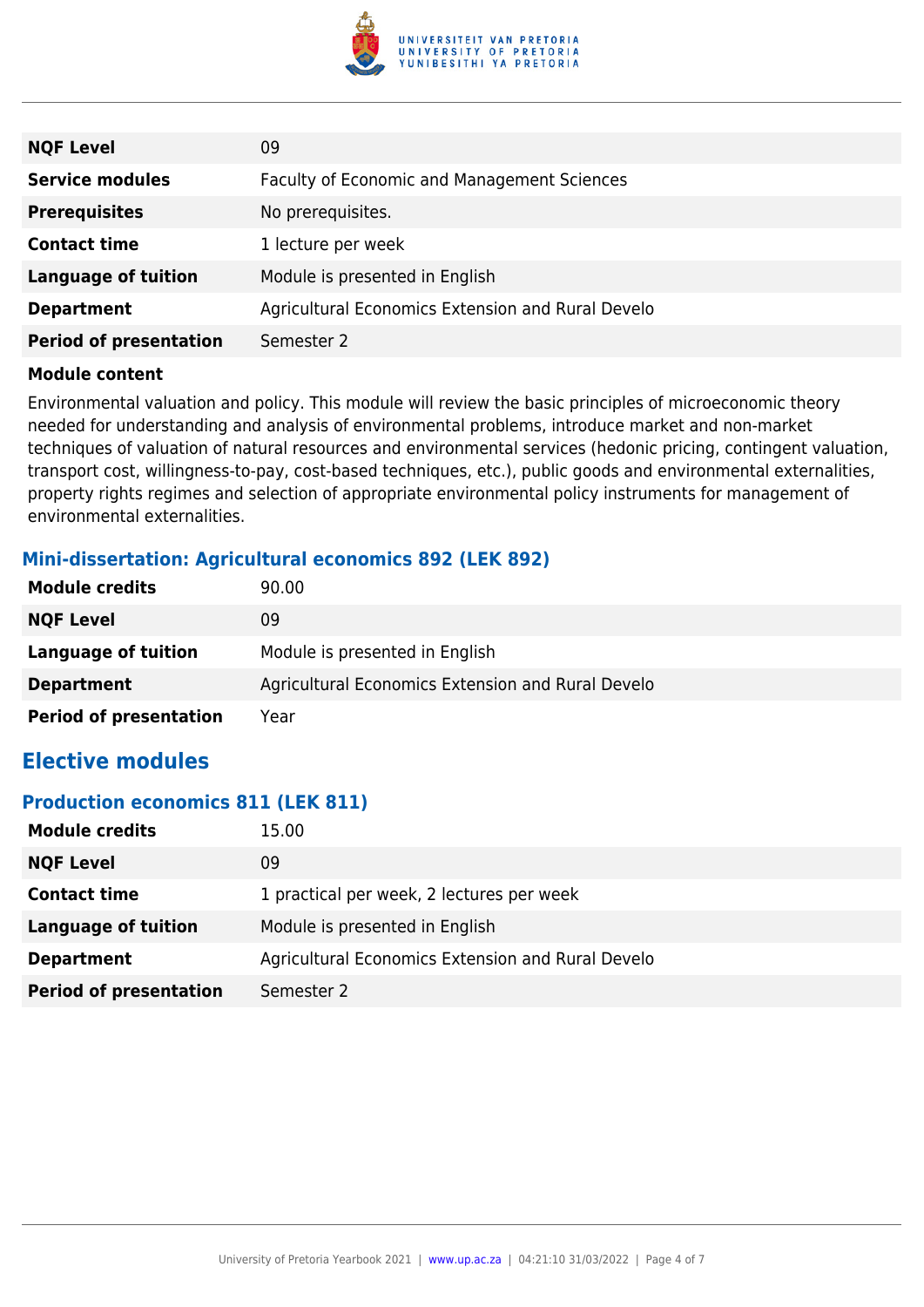

This module follows on the final-year module LEK 421 and is taught at the intermediate level and now moves beyond the single input production function to analysis with multi-variable functions. Detailed exposure to production, cost and profit functions, and the duality that exists between these is a core element of the module. The focus will also be on the implications of the properties for the economic behavior of agents. At the end of this module students will have complete competence in algebraically solving for the cost minimisation and profit maximisation problems. Themes covered in the module are: Properties of production functions. Economic theory of cost. Economic Theory of Profits. Duality between the cost and production functions. Duality between the profit and production functions. Applied topics.

#### **Quantitative methods for agricultural and environmental policy 814 (LEK 814)**

| <b>Module credits</b>         | 15.00                                              |
|-------------------------------|----------------------------------------------------|
| <b>NQF Level</b>              | 09                                                 |
| <b>Service modules</b>        | <b>Faculty of Economic and Management Sciences</b> |
| <b>Prerequisites</b>          | No prerequisites.                                  |
| <b>Contact time</b>           | 1 lecture per week, 1 practical per week           |
| <b>Language of tuition</b>    | Module is presented in English                     |
| <b>Department</b>             | Agricultural Economics Extension and Rural Develo  |
| <b>Period of presentation</b> | Semester 1                                         |

#### **Module content**

Quantitative models for agricultural and environmental policy. This module will introduce students to applications of discrete choice and linear regression models to agricultural and environmental economics. These include demand systems, production functions and treatment effects/impact assessment models. The second part of the class will focus on mathematical programming and numerical methods including but not limited to multisector models, Input-output and programming models and social accounting matrices for consistent production planning, growth, income distribution and trade policy analysis. Computable general equilibrium models.

#### **Natural resource and environmental economics 880 (LEK 880)**

| <b>Module credits</b>         | 15.00                                             |
|-------------------------------|---------------------------------------------------|
| <b>NQF Level</b>              | 09                                                |
| <b>Prerequisites</b>          | No prerequisites.                                 |
| <b>Contact time</b>           | 3 lectures per week                               |
| <b>Language of tuition</b>    | Module is presented in English                    |
| <b>Department</b>             | Agricultural Economics Extension and Rural Develo |
| <b>Period of presentation</b> | Semester 2                                        |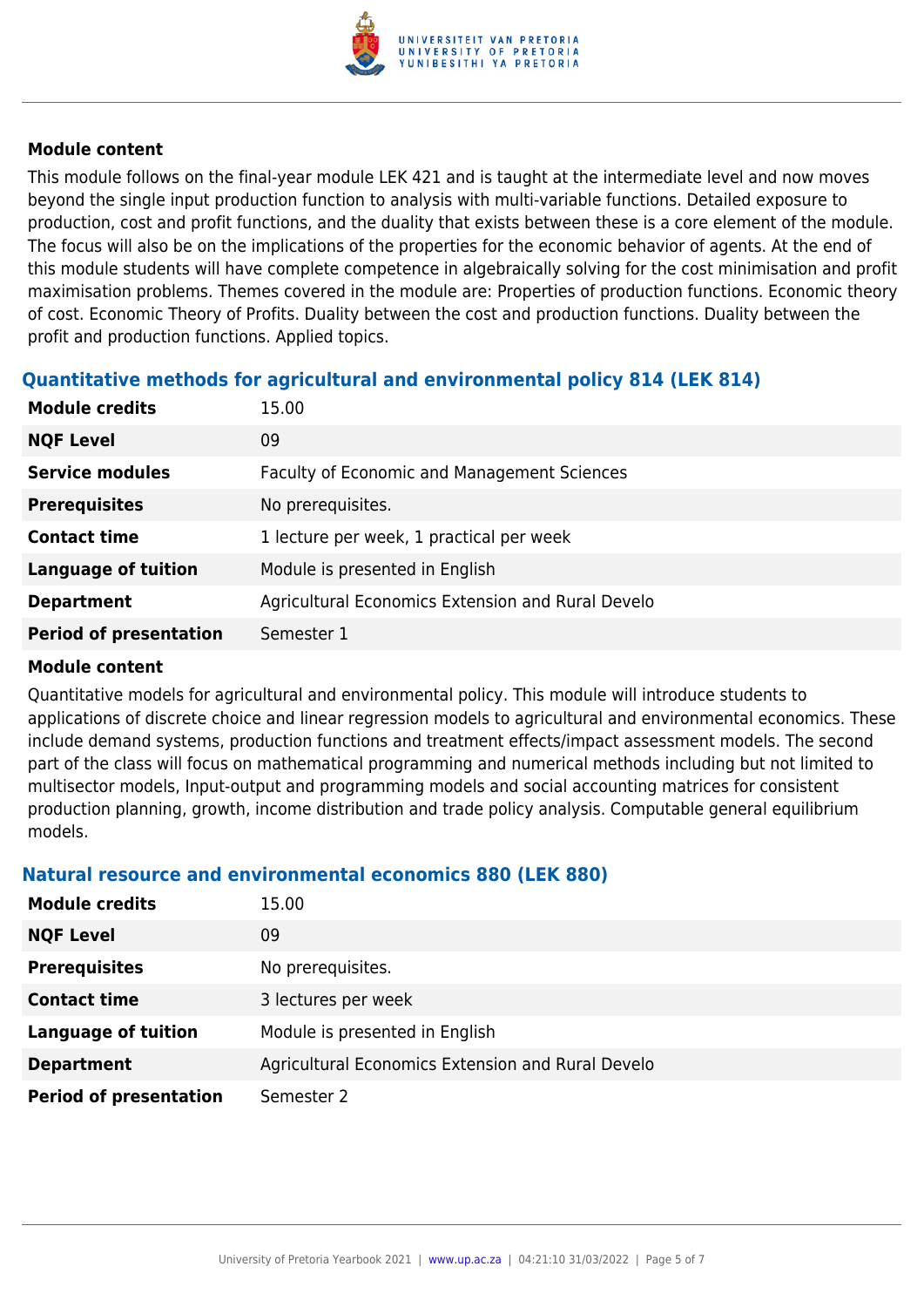

Natural resource and environmental economics. This module reviews the origins and evolution of natural and environmental resource economics. It describes and studies the application of economic principles and analytical methods for sustainable development of renewable, non-renewable and environmental economics. Examine sources of inefficiency and causes as well as indicators of environmental degradation. The economics of pollution management: Concepts, policies and instruments. Sustainable management of natural and environmental resources. Introduction to natural and environmental resource policy. Economic valuation of natural and environmental resources.

#### **Institutional economics 882 (LEK 882)**

| <b>Module credits</b>         | 15.00                                              |
|-------------------------------|----------------------------------------------------|
| <b>NQF Level</b>              | 09                                                 |
| <b>Service modules</b>        | <b>Faculty of Economic and Management Sciences</b> |
| <b>Prerequisites</b>          | No prerequisites.                                  |
| <b>Contact time</b>           | 1 lecture per week                                 |
| <b>Language of tuition</b>    | Module is presented in English                     |
| <b>Department</b>             | Agricultural Economics Extension and Rural Develo  |
| <b>Period of presentation</b> | Semester 1                                         |

#### **Module content**

Institutional and behavioural economics. This module will expose students to the principles of the New Institutional Economics paradigm and how it can be utilized to improve the analysis of agricultural economic and agricultural development problems and issues. Major themes covered are: The agricultural development challenge: stylised features; new institutional economics: distinctive features and concepts; institutions and development: A historical and macro-perspective techno-economic characteristics and agricultural systems and products in poor countries; NIE analysis of markets and markets structures; the State: Political and institutional determinants of agricultural policy; collective action; transactions costs in smallholder agriculture; case studies.

#### **The economics of natural resources 886 (LEK 886)**

| <b>Module credits</b>         | 15.00                                              |
|-------------------------------|----------------------------------------------------|
| <b>NQF Level</b>              | 09                                                 |
| <b>Service modules</b>        | <b>Faculty of Economic and Management Sciences</b> |
| <b>Prerequisites</b>          | LEK 810 or equivalent                              |
| <b>Contact time</b>           | 1 lecture per week                                 |
| <b>Language of tuition</b>    | Module is presented in English                     |
| <b>Department</b>             | Agricultural Economics Extension and Rural Develo  |
| <b>Period of presentation</b> | Semester 2                                         |